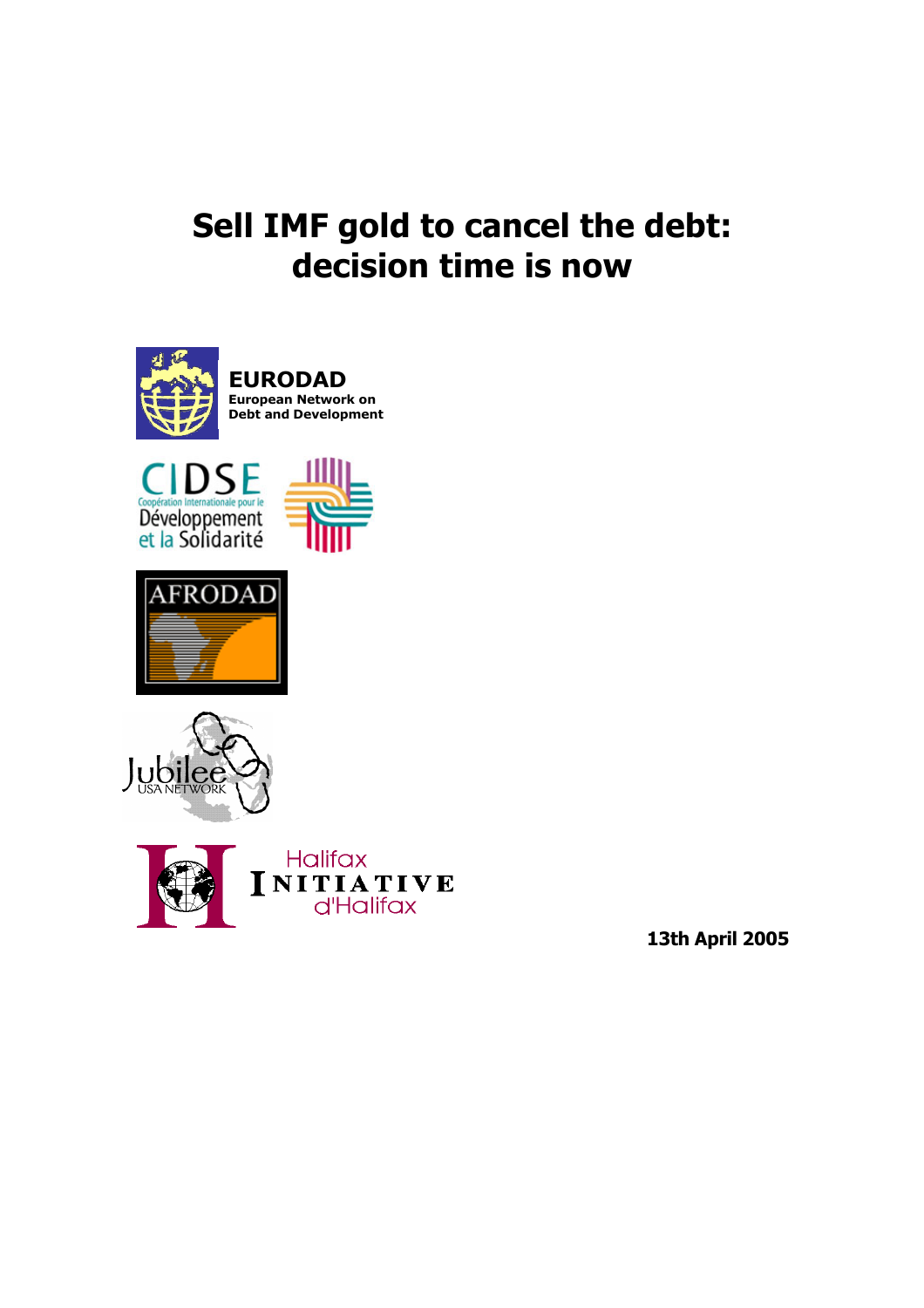## **About the signatory organisations:**

### **EURODAD**

The European Network on Debt and Development (EURODAD) is a network on 48 NGOs in 15 European countries who work on issues related to debt and finance, poverty reduction policies and empowerment. EURODAD's overarching aim is to work for national economic and international financing policies that achieve poverty eradication and the empowerment of the poor.

The Brussels Secretariat acts as an information hub, monitoring and analysing changes at the international level, gathering and disseminating knowledge and experiences from the national level, and developing new policy positions to feed into advocacy, campaigning and education work by our members and other contacts around the world. Eurodad staff also engage in lobbying work at the multilateral level with the World Bank, International Monetary Fund (IMF) and European Institutions.

http://www.eurodad.org/

#### **CIDSE**

CIDSE (Coopération Internationale pour la Solidarité et le Développement) is an alliance of 15 Catholic development organisations from Europe and North America. CIDSE members share a common strategy on advocacy work, development projects and programmes, and development education.

http://www.cidse.org

#### **AFRODAD**

AFRODAD is a research, lobby and advocacy regional organisation seeking to secure positive policy changes to redress Africa's debt and development crisis in order to achieve equitable and sustainable development that will lead to an African and worldwide prosperous society. It is a civil society organisation born of a desire to secure lasting solutions to Africa's mounting debt problem which has impacted negatively on the continent's development process. http://www.afrodad.org/

#### **Jubilee USA**

Jubilee USA Network began as Jubilee 2000/USA in 1997 when a diverse gathering of people and organizations came together in response to the international call for Jubilee debt cancellation. Now over 60 organizations including labor, churches, religious communities and institutions, AIDS activists, trade campaigners and over 9,000 individuals are active members of the Jubilee USA Network. Together we are a strong, diverse and growing network dedicated to working for a world free of debt for billions of people. http://www.jubileeusa.org/

#### **Halifax Initiative**

Halifax Initiative is a coalition of development, environment, labour, human rights and faith groups deeply concerned about the international financial system and its institutions. The Halifax Initiative was formed in the context of an international movement of nongovernmental organizations focused on evaluating the role and record of the Bretton Woods Institutions at the time of their 50th Anniversary. Canadian NGOs formed the Halifax Initiative in December 1994 to ensure that demands for fundamental reform of the international financial institutions were high on the agenda of the G7's 1995 Halifax Summit. The Halifax Initiative has established itself as the Canadian presence for public interest advocacy and education on international financial institutional reform. http://www.halifaxinitiative.org/#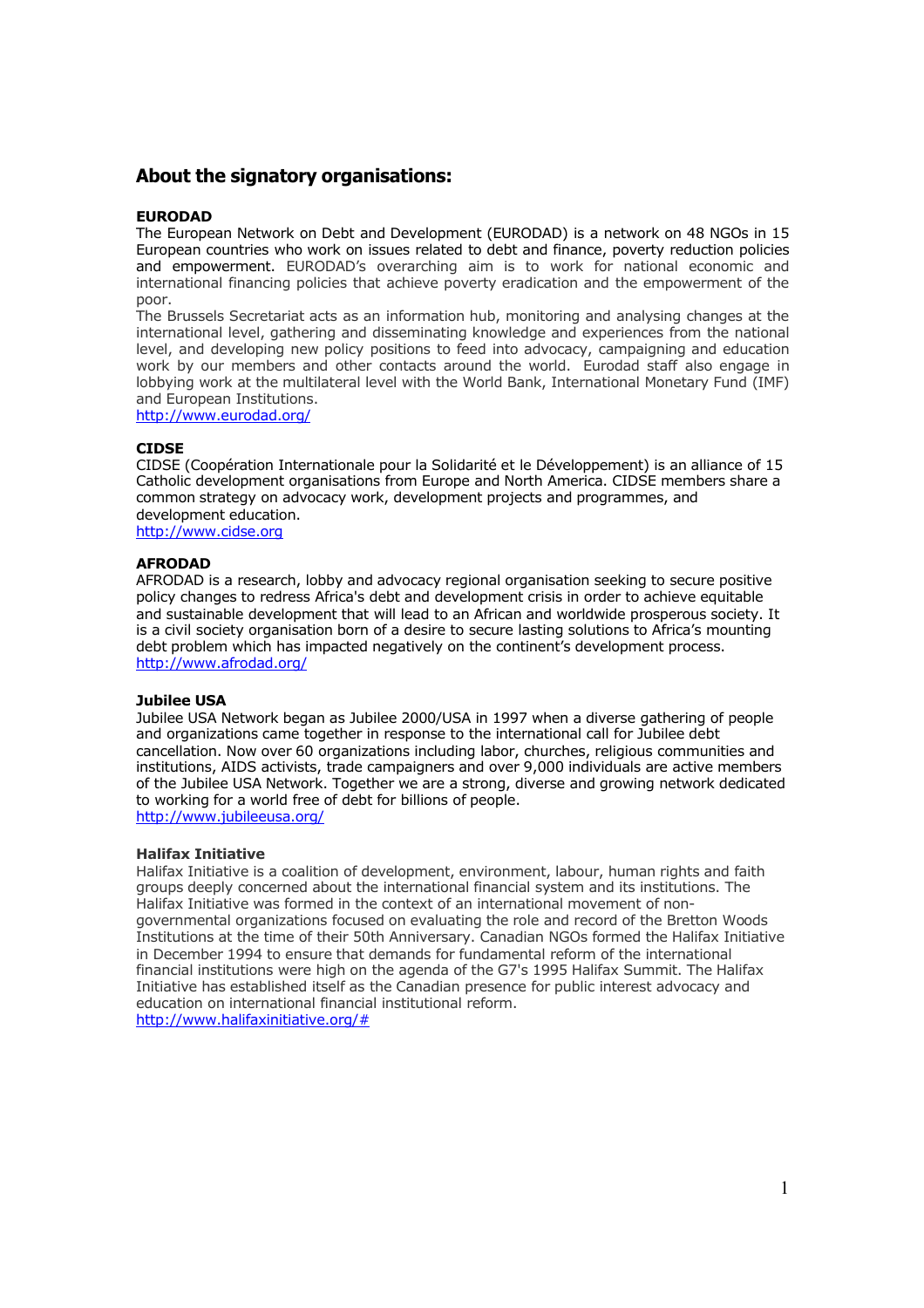# **Executive Summary**

Debt owed to the International Monetary Fund (IMF), World Bank and other multilateral institutions has grown rapidly in recent years and these institutions are now the major creditors of the world's poorest countries. Because there are serious consequences for countries which default on payments to these bodies, multilateral debt can be extremely onerous for countries struggling to provide for even the most basic social and development needs of their citizens.

Every year six million children die from malnutrition before their fifth birthday. Every day more than 800 million people go to bed hungry and 24 thousand die of starvation. HIV/AIDS kills more than 2 million people every year and adds to the league of millions of orphans in developing countries.

Civil society organisations across the globe have long advocated the use of the International Monetary Fund's impressive and massively undervalued gold reserves to fund further debt relief for impoverished nations. Now the viability of this proposal, after years of opposition, has been formally recognised by the staff of the IMF in a new paper. The paper states clearly that it is possible to sell large amounts of gold on the open market without negative impact on world gold prices. Gold sales could be managed within the framework of the Central Bank Gold Agreement (CBGA). This acknowledgement will alleviate the concerns of gold producing nations, many of which are low-income countries. The paper also states that the Fund's Articles of Agreement provide for the outright sale of gold at prevailing market prices, the proceeds of which could be used to cancel impoverished countries' debts.

In 2005, civil society organisations are coming together under the banner of the Global Call to Action Against Poverty. This worldwide mobilisation for action on debt, aid and trade is the biggest civil society movement since Jubilee. Now is the time for leaders of the rich world when they meet in Washington on 15 April for the Spring Meetings of the IMF and World Bank to act!

In light of the massive resource gap faced by impoverished nations to meet the MDGs, we the signatory organisations to this paper call on world leaders to support:

- The phased sale of all of the IMF's gold reserves in the framework of the Central Bank Gold Agreement to fund debt cancellation for impoverished nations. It is not justifiable to leave these resources idle;
- Resources from these gold sales should be used to support the cancellation of debts of all those countries which are unable to meet the MDGs by 2015;
- The proceeds of these gold sales should be used not just to cover debts owed to the IMF, but debts to other multilateral development banks as well.

The clock is ticking – every 3.6 seconds someone in the developing world dies of starvation. Every 30 seconds, a child in Africa is killed by malaria, a preventable disease. Too many have died and too many lives have been blighted. We cannot afford to sit on our hands anymore. Every year, every month, every day and every second of delay is morally unacceptable. **The time to act is now! The world is watching!**

Since the G7 began discussing proposals for up to 100% debt cancellation in June 2004, more than 4 million children under five have died. How many millions must perish before world leaders move from rhetoric to action!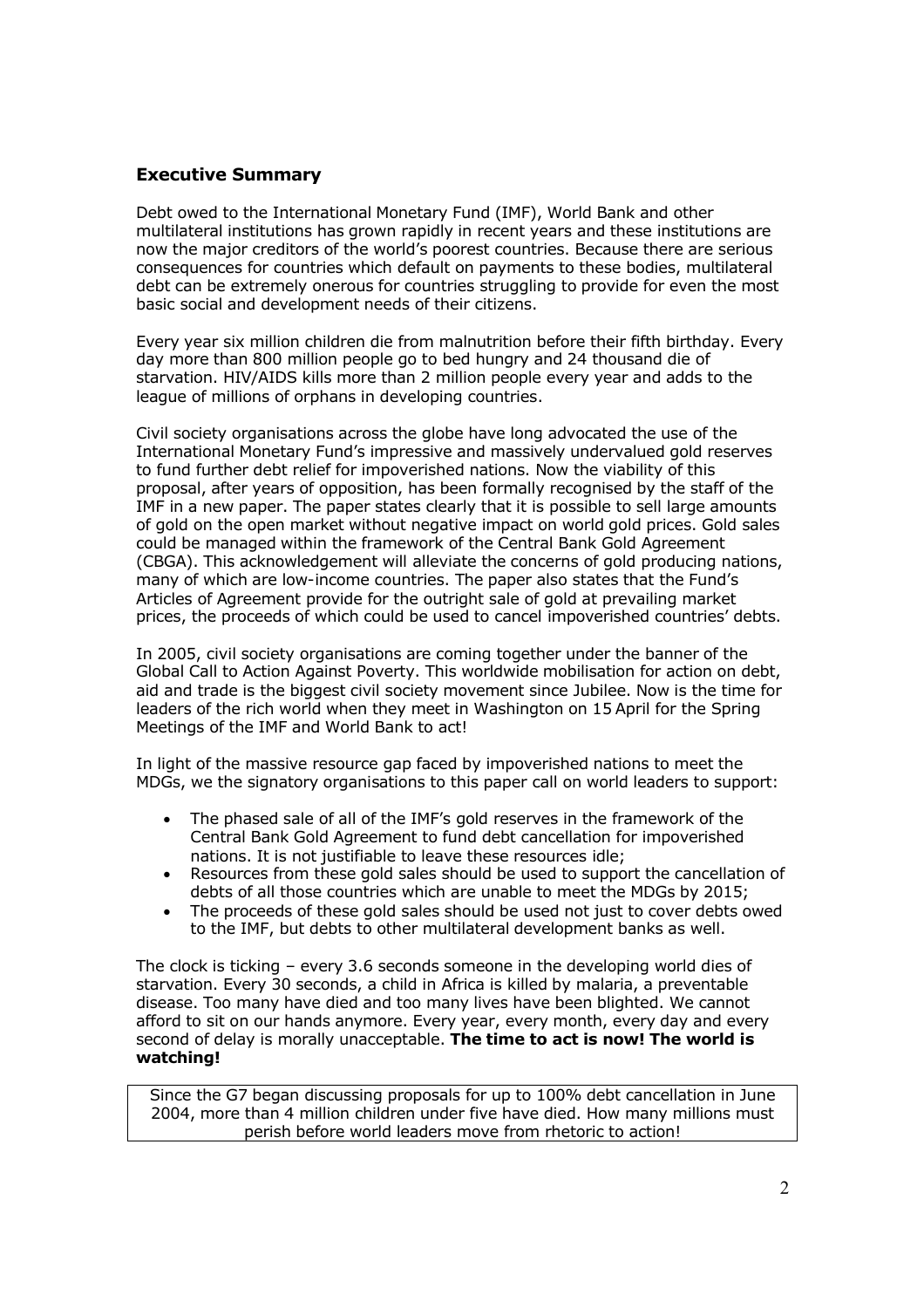## **Introduction**

The International Monetary Fund (IMF), in a new paper, has joined debt campaigners across the globe by stating very clearly that it is in fact possible to sell its vast undervalued (and idle) gold reserves to finance further debt relief for some of the world's most impoverished countries.

Developing countries are crippled with a debt of almost US\$ 2.5 trillion. Of this amount, low-income countries owe over US\$ 523 billion to some of the world's wealthiest countries and institutions (such as the IMF and the World Bank). In 2002, low-income countries paid out US\$ 39 billion in debt service, roughly equal to US\$100 million per day.  $1$ 

The world agrees that low income countries are blighted by unacceptably high levels of poverty. A mother dies every minute and a child every three seconds due to poverty.<sup>2</sup> Crucially, these countries desperately need additional resources if the Millennium Development Goals are to be met by 2015. Current debt relief efforts, in the framework of the Heavily Indebted Poor Countries (HIPC) Initiative have so far clearly failed to deliver the promise of a "robust exit from the debt crisis" and it is now widely recognised that debt relief has simply not gone far enough for countries to be able to fight poverty.

Civil society organisations across the globe have long argued that the phased sale of the IMF's idle gold reserves would be an effective and highly efficient way of freeing up additional resources for debt cancellation. The IMF paper, prepared by the Fund's Department of Finance at the request of the major creditor nations last year, was discussed by the IMF Board on 30 April. It illustrates very clearly the technical feasibility of gold sales and says that these resources can be spent on the cancellation of developing country debt. The paper will be discussed again at the next G7 meeting on 15 April in Washington DC. It is now up to the world's political leaders to ensure that this opportunity is acted upon.

# **IMF Gold: It's Possible!**

The IMF is the world's third largest holder of gold after the United States and Germany. It holds 103.4 million ounces of gold (3.217 tons) currently valued at US\$ 9 billion. At end-2004, its market value was estimated at around US\$ 45 billion.

Civil society organisations across the globe have consistently argued that the IMF's massively undervalued gold reserves constitute a considerable (but idle) resource which should be put to productive use to cancel the multilateral debt of the poorest countries. Several studies by NGOs have shown that the gold market can absorb the sale of significant amounts of gold without negative consequences on world gold prices, provided that gold sales are conducted in an open and transparent manner over a reasonable period of time (for example 20 years).<sup>3</sup>

<sup>1</sup> Oxfam International, 2004

 $<sup>2</sup>$  Ibid.</sup>

<sup>&</sup>lt;sup>3</sup> See: "The IMF, Gold Sales and Multilateral Debt Cancellation", Sony Kapoor for Debt and Development Coalition Ireland, September 2004: http://www.debtireland.org/ ; and "Paying for Multilateral Debt Cancellation: Current Proposals Explained", Sony Kapoor for EURODAD, January 2005: http://www.eurodad.org/articles/default.aspx?id=576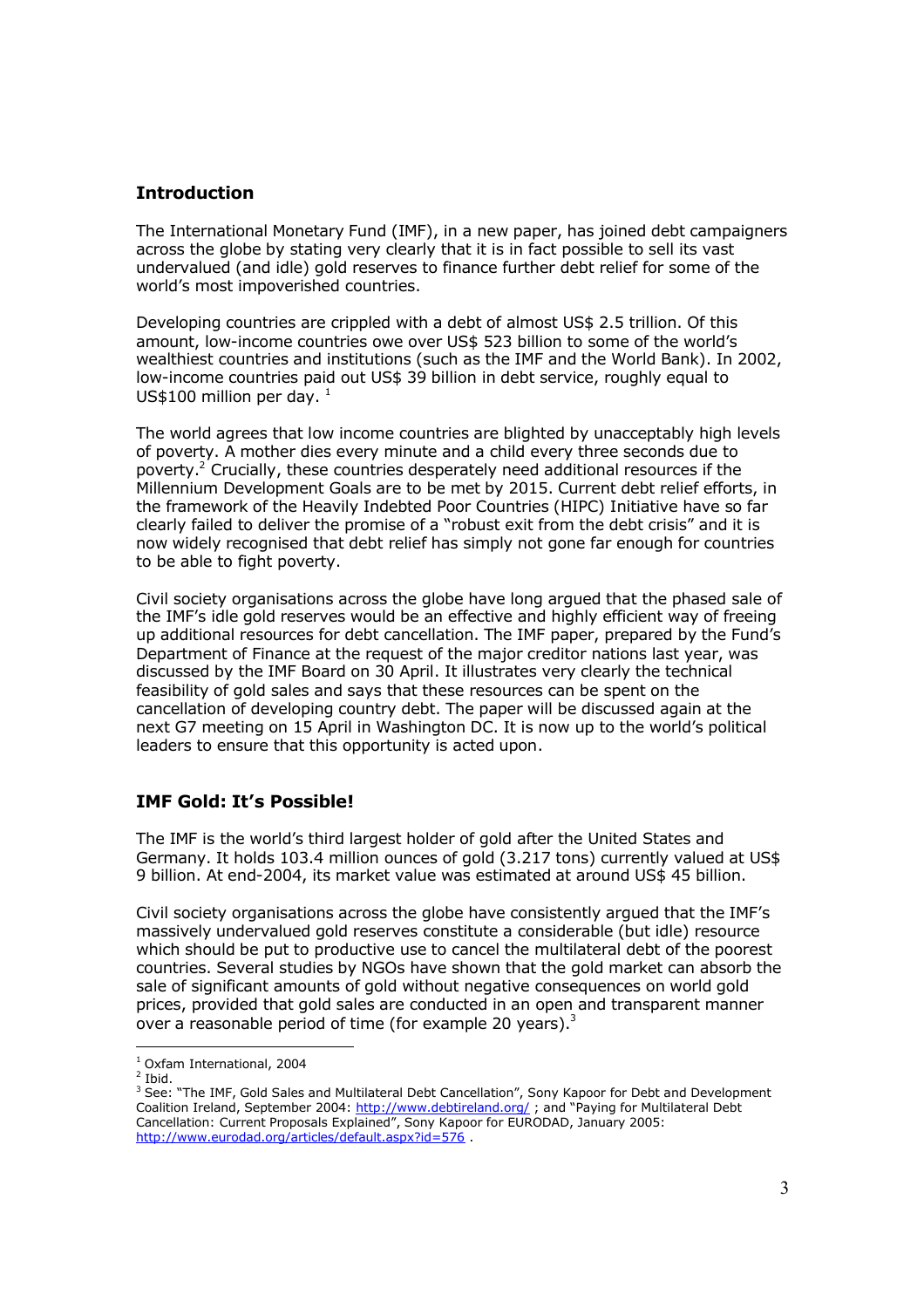The IMF, in its paper, has now finally acknowledged that this is in fact possible. In particular, it endorses the arguments long put forward by civil society organisations that phased gold sales within the framework of the Central Bank Gold Agreement (CBGA) or direct sales to gold purchasing central banks are possible. It states that *"the CBGA has supported the capacity of the gold market to handle significant official sales by conducting sales in a transparent and predictable manner"*. It goes even further to acknowledge that *"official sector sales have increased to the market significantly on average since 1999, without […] disruption"*.

The paper also fully endorses NGO arguments that a revaluation of gold reserves should be avoided because of the significant transaction costs associated with such a measure. The paper puts the *"on-going cost of this operation at SDR 94 million [*US\$ 141 million] *per annum, which has so far been burden-shared by debtor and creditor members.[…] This negative income effect, and the burden it may impose on debtor and creditor members, raises questions whether it would make sense for the Fund as a financial institution to repeat such an operation"*. 4 It recommends therefore that any future operation involving the use of gold should be *"conducted through outright sales rather than off-market transactions as used in 1999-2000"*.

The paper also recognises that gold sales need not necessarily weaken the financial integrity of the IMF: "*gold sales per se need not erode this strength"*. The Articles of the Fund also provide that the IMF may *"sell gold outright on the basis of prevailing market price"*.

# **A Question of Political Will**

This recognition that gold sales are indeed technically possible represents a clear victory for developing countries around the world. The paper, however, does not go nearly far enough. For example, the IMF recommends an overall sale of between only 13 to 16 million ounces of gold (around 12.5% and 15.5% of the IMF's total gold reserves). It also recommends using only the profits from gold sales to cancel poor country debt while it retains the nominal value. Sadly, the IMF also does not appear to want to consider the possibility that its gold reserves could be used to cancel some of the debts owed to other multilateral institutions such as the World Bank. Nevertheless, the technical arguments are won. The IMF has stated very clearly that gold can be sold in an open and transparent manner without negative impact on world gold prices and the proceeds used the cancel the debts of developing countries – provided shareholders agree. It is now therefore simply a question of political will.

World leaders, all of whom have signed-up to the Millennium Development Goals need to weigh up the human costs of their inaction. 2.2 million children die each year in developing countries because they are not immunised.<sup>5</sup> 815 million people in the developing world are undernourished.<sup>6</sup> Debt repayments sap desperately needed resources from the poorest countries. These resources could be better spent on the health, education and rural infrastructure of impoverished nations. In Mali, for example, one in four children dies before their fifth birthday. Mali spends over US\$ 1

 $4$  SDR 94 million = US\$ 141 million (assumes SDR  $1 =$  US\$ 1.5)

<sup>&</sup>lt;sup>5</sup> State of the World's Children, UNICEF 2005

<sup>6</sup> Bread for the World, 2004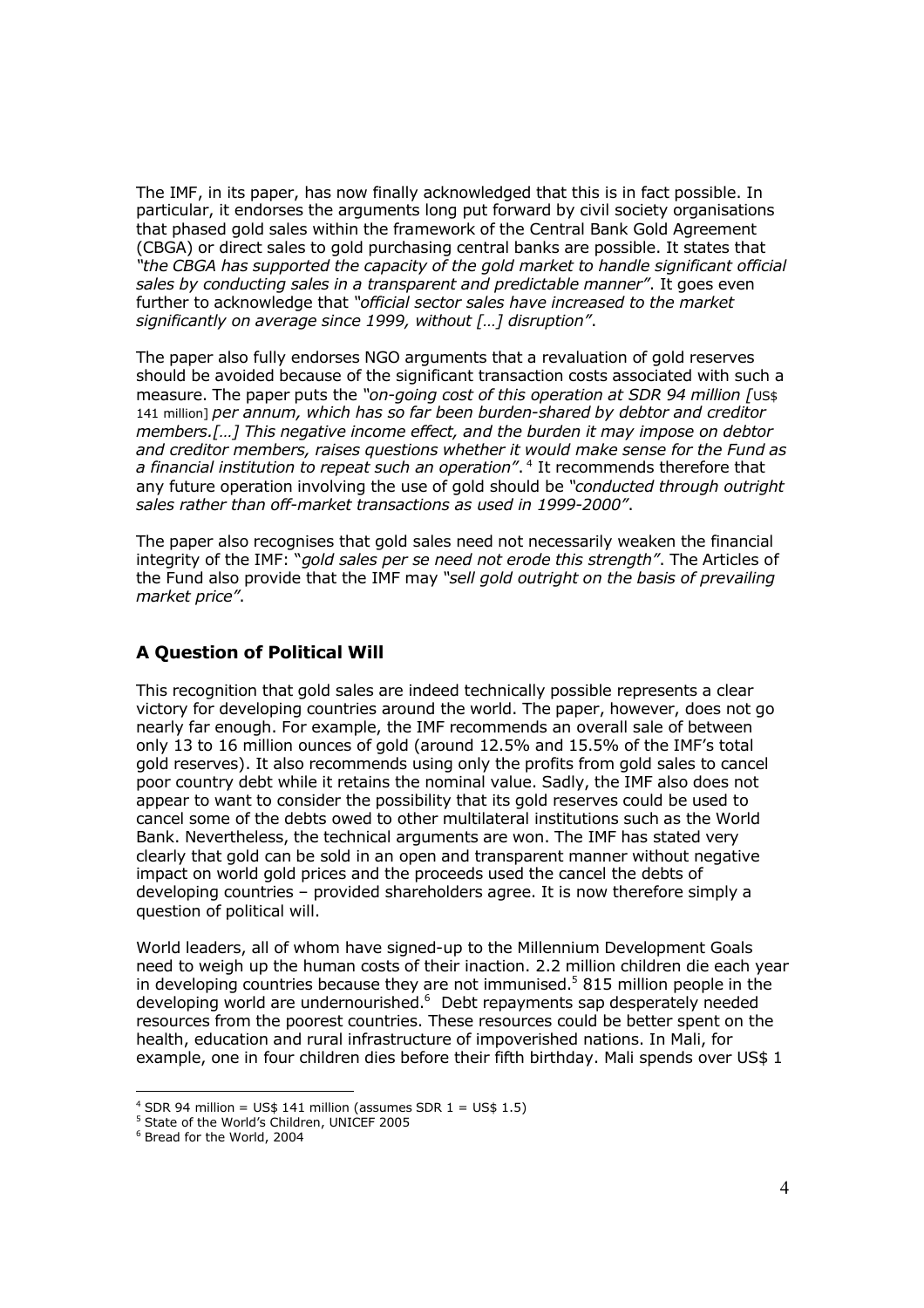million a week on debt repayments – money that could instead be used to increase spending on health by 66% and immediately save thousands of lives.<sup>7</sup>

# **Debt Cancellation is Good for Development**

It is widely recognised that debt relief is a highly effective resource transfer mechanism: debt relief can provide a much greater degree of predictability than other sources of development financing which allows governments to make the longterm investments necessary to achieve the MDGs. It supports country ownership since it allows countries to spend their own resources on the priorities they themselves have identified. It is non-cyclical, i.e. unlike aid which can decrease in times of economic downturn, debt relief is neutral. It also has low transaction costs and poses less administrative burden on recipient governments.

Research has also shown that partial debt relief, where granted, has been well spent and has proven to be a highly effective tool for poverty reduction.

In Burkina Faso, HIPC debt relief has been spent on education (39%), health (33%) and rural road (28%). In Benin, 43% of HIPC savings went to education in 2002. In Malawi, HIPC resources have helped to train 3600 new teachers a year.<sup>8</sup> In Bolivia, 10,128 new items of school equipment were financed with resources freed by HIPC debt cancellation in 2002.<sup>9</sup> The IMF itself also says that *"further debt relief holds out the promise of easing concerns about debt sustainability while attracting additional financing needed to reach the MDGs"<sup>10</sup> .* But debt relief should not be seen in isolation of other measures to support poverty reduction and development. Research has shown that most low-income countries will require full debt cancellation coupled with significant increases in official development aid if they are to have any hope of reaching the internationally agreed MDGs by 2015.

The Africa Commission reports that

- In Benin, 54% of the money saved through debt relief has been spent on health including rural primary health care and HIV programmes.
- In Tanzania, debt relief enabled the government to abolish primary school fees, leading to a 66% increase in attendance.
- After Mozambique was granted debt relief, it was able to offer all children free immunisation.
- In Uganda, debt relief led to 2.2 million people gaining access to clean water.<sup>11</sup>

<sup>7</sup> Oxfam International, 2004

<sup>8</sup> Taken from Hinchcliffe K, *"Notes on the Impact of the HIPC Initiative on Education and Health Public Expenditure in African Countries*".

Bestrategia de la Educación Boliviana, 2004

<sup>&</sup>lt;sup>10</sup> Further Debt Relief for Low Income Countries - Key Issues and Preliminary Considerations, IMF, March 2005

<sup>11</sup> Africa Commission Report, March 2005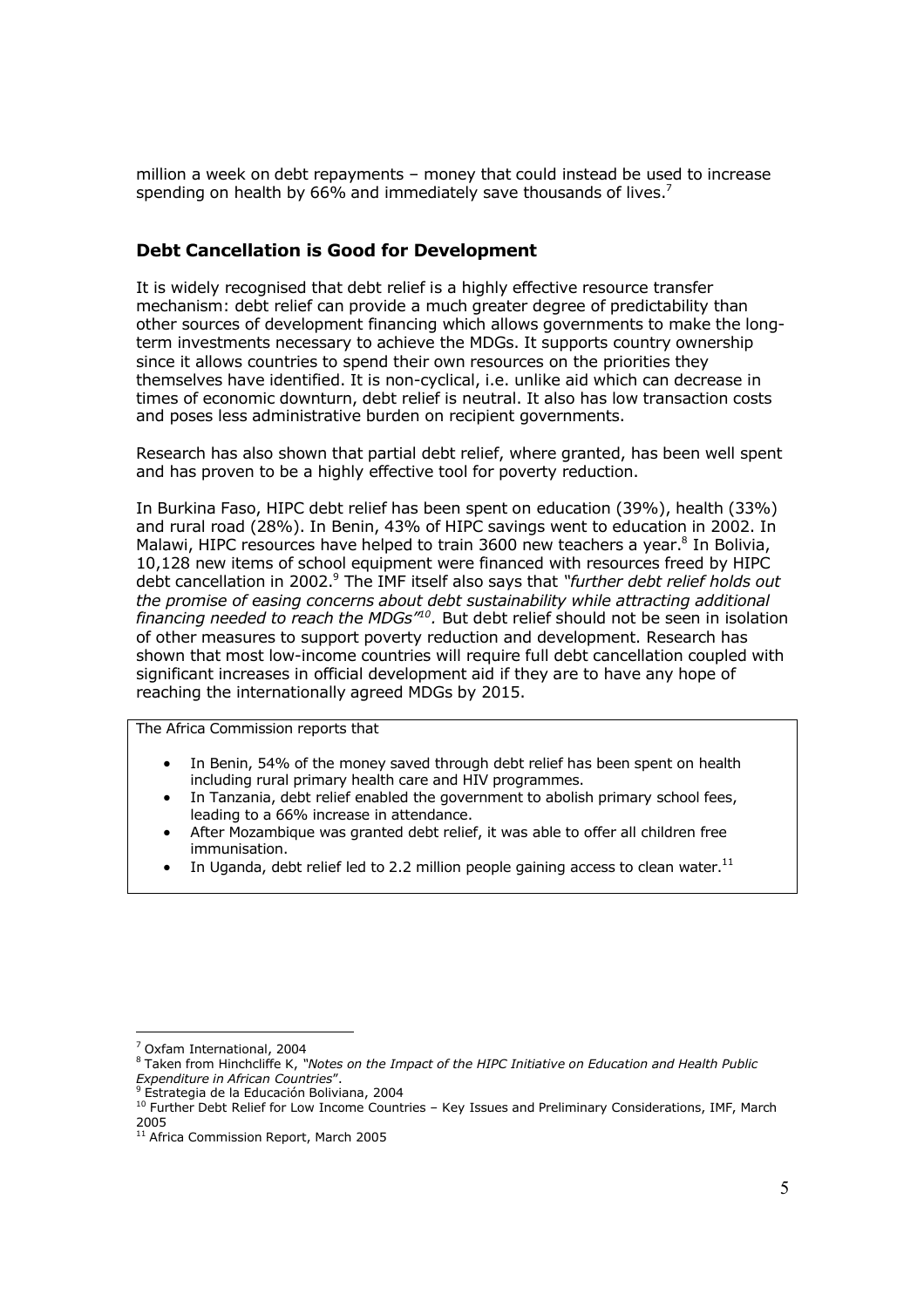# **Bold Action**

Debt cancellation represents one step towards achievement of the MDGs by 2015.The developed world's obligations as enshrined in Goal 8 of the MDGs include the commitment to *"deal comprehensively with developing country debt problems through national and international measures to make debt sustainable in the longterm".* If world leaders support the MDGs, as they claim, they need to live up to their promises of bold action. They need to turn rhetoric into reality and do the deal on debt. Progress has been too slow. HIPC Initiative debt relief, combined with other forms of debt relief have so far relieved low-income countries of around US\$ 46 billion of their debts of which HIPC debt relief accounts for US\$ 29 billion. But this remains less than 10% of the total debts owed by low-income countries to rich nations and to multilateral institutions. Moreover, so far, only 17 countries to date (out of 42) have benefited from the full debt relief available via the HIPC Initiative. The international community has provided too little, too late to too few countries and with onerous conditions attached.

An agreement on gold sales would represent the first step towards full cancellation of the debts of the world's impoverished countries. Gold sales have the potential to raise around US\$ 35 billion towards debt cancellation. We urge governments to take bold steps and to support the sale of these vast undervalued reserves

In particular, we call on governments to energetically support the sale of all of the IMF's gold reserves in the framework of the Central Bank Gold Agreement to fund further debt relief for impoverished nations. We propose that open and transparent sales be conducted over a period of 20 years. Resources from these gold sales should be used to support the cancellation of debts of all those countries which are unable to meet MDGs by 2015 and the proceeds of these sales should be used not just to cover debts owed to the IMF, but debt to other multilateral development banks as well.

## **Leaders' commitments**

It seemed that the world had finally taken note when at the turn of the new century world leaders came together to make a grand declaration:

*"We will spare no effort to free our fellow men, women and children from the abject and dehumanising conditions of extreme poverty, to which more than a billion of them are currently subjected. We are committed to making the right to development a reality for everyone and to freeing the entire human race from want."<sup>12</sup>*

It is now five years into the new Millennium and the grand words are in danger of ending up being little more than empty rhetoric. However, as seen in the box overleaf, a growing number of world leaders say they have embraced the call for debt cancellation, and the world is watching to see whether they will deliver.

<sup>&</sup>lt;sup>12</sup> United Nations Millennium Declaration 2000: http://www.un.org/millennium/summit.htm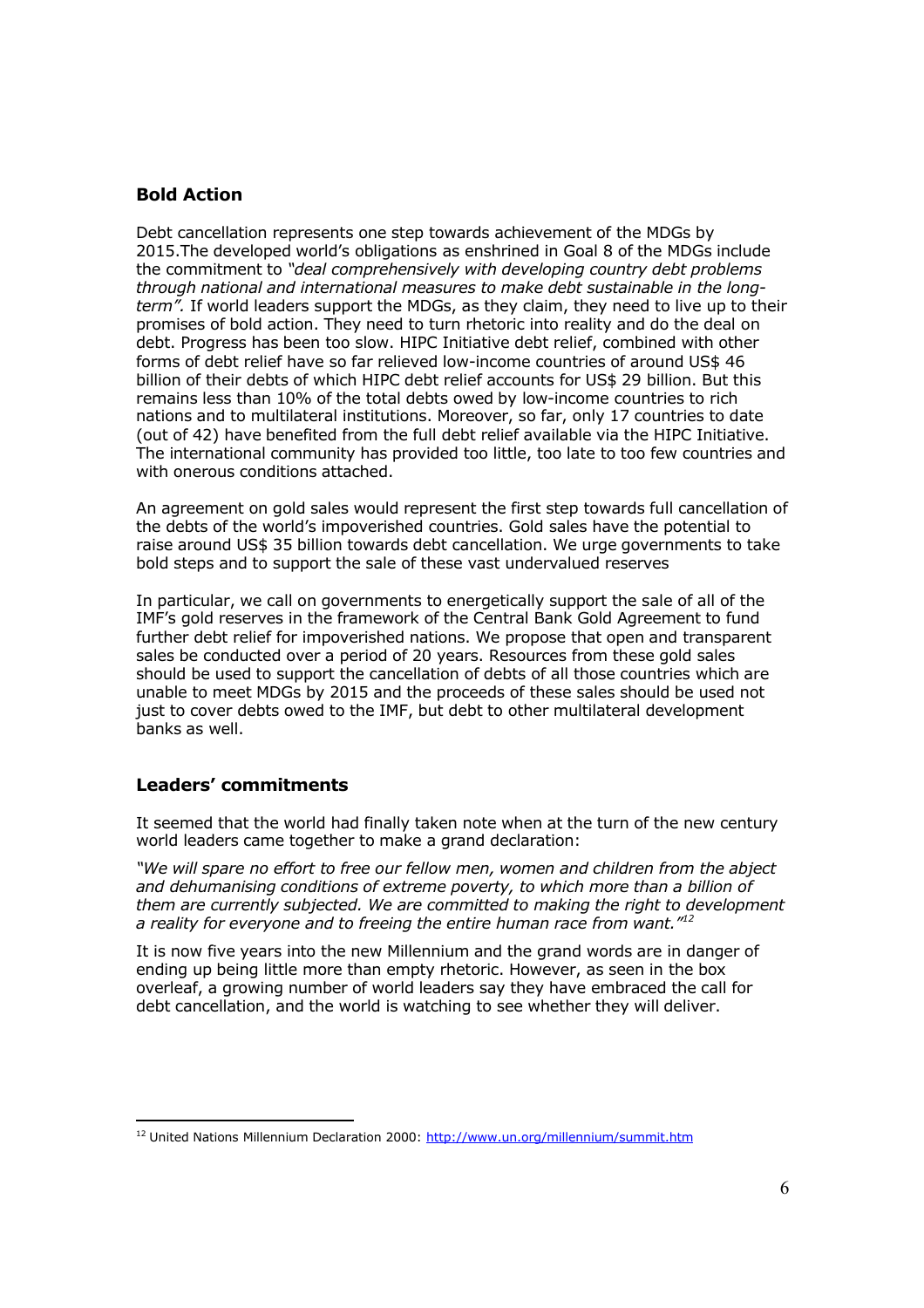*"No African country committed to poverty reduction and achieving the Millennium Development Goals should have to choose between servicing its debts and funding schools and healthcare."* **UK Chancellor of the Exchequer, Gordon Brown, March 2005**

*"To break the ongoing "lend-and-forgive" cycle, grants and debt relief must be significantly increased."* **US Treasury Secretary Snow, Development Committee Statement for the Record, 2 October 2004**

*"While we've seen recent progress in providing debt relief to countries working to overcome poverty, the debt burdens for these countries are still far too high. […] "Debt relief […] is a high concern for Canadians."* **Canadian Finance Minister Ralph Goodale, February 2005**

*"The MDGs are in reality modest compared to real needs. The Goals will remain out of reach if we don't take the necessary steps."* **President Jacques Chirac of France, World Economic Forum, Davos Switzerland, January 2005**

*"Total debt cancellation is a politically acceptable objective and one that we would support". […] We continue to see great merit in a much more ambitious approach to dealing with the HIPC debt burden.[…] We must work together to ensure that the debt burden cannot frustrate our common goal of poverty reduction".*

**Irish Prime Minister Bertie Ahearn in a speech to the World Bank, 13 March 2003**

*"Debt relief is […] urgent. It is in many ways, a precondition for the poorest countries to make progress in their fight against poverty. We have to ask, however, why progress in resolving the debt problem is still so slow. Why so many hesitations? Why the difficulty in providing the funds needed even for the already agreed initiatives? It is the poor who pay the cost of indecision and delay."* **Late Pope John Paul II, The Vatican, 23 September 1999**

*"Overcoming poverty is not a question of charity. It is the protection of a fundamental human right. […] The steps that are needed from the developed nations are clear. The first is trade justice.[…] The second is an end to the debt crisis".*

**Nelson Mandela endorses Make Poverty History Campaign, London 3 February 2005**

*"We would probably want to ask that if we could speed up debt relief and ensure that there is deeper debt relief for African countries, that the IMF sales get precedence over some of the other countries sales".*

**Trevor Manuel, South Africa Finance Minister - speaking on the sidelines of a two-day meeting of Britain's Commission for Africa, March 2005.** 

*"I have been assured that selling [IMF] gold would not drastically affect the price of gold in the world market. So I'm in favour of it. Not as an alternative but as an addition to what Gordon Brown has suggested in terms of the IFF funding for development in our countries."*

**President Benjamin Mkapa of Tanzania in response to a question about use of IMF gold at Jubilee Debt Campaign conference, 26 February 2005.**